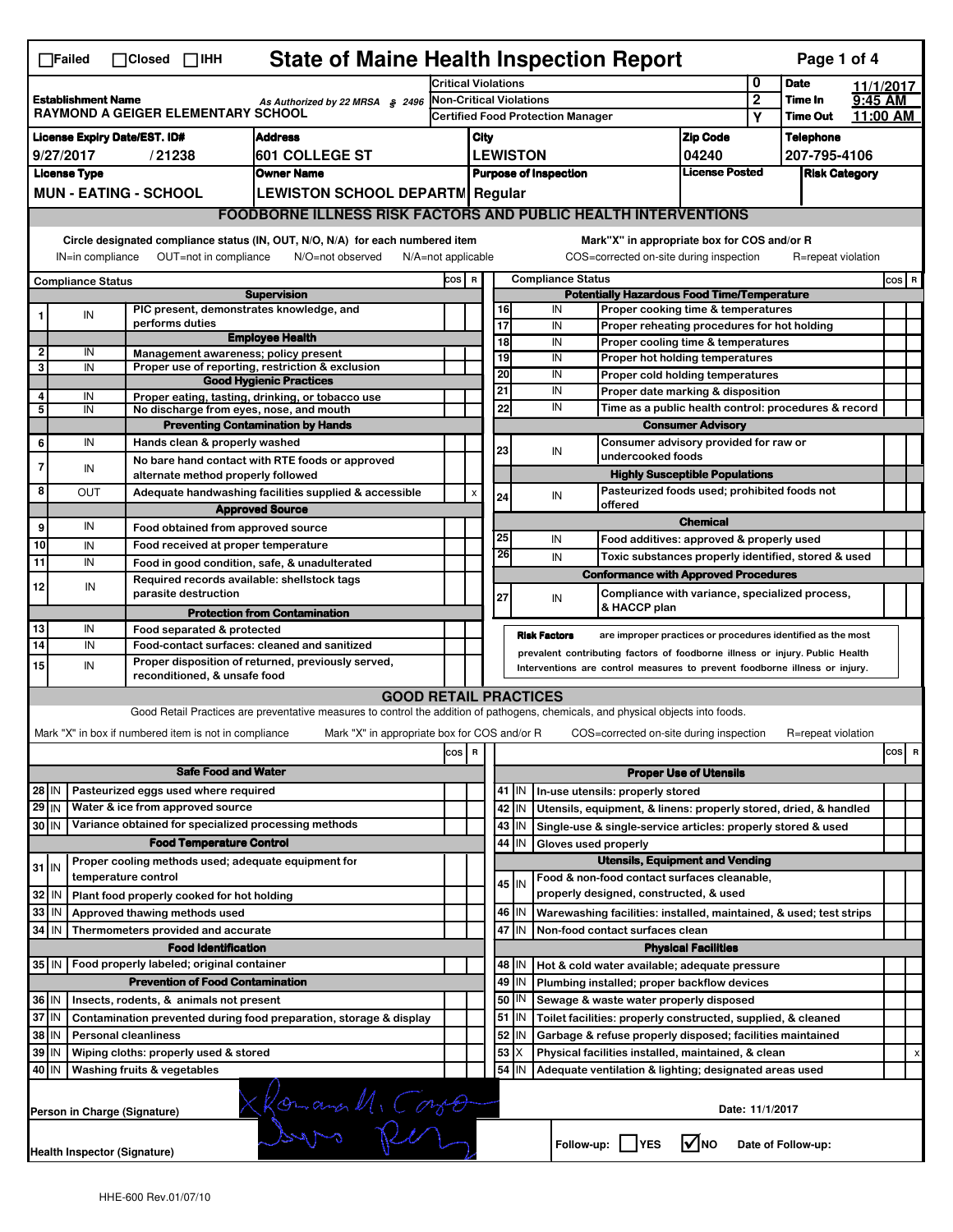|                                                     | Page 2 of 4                             |  |                                            |                          |                          |                                  |
|-----------------------------------------------------|-----------------------------------------|--|--------------------------------------------|--------------------------|--------------------------|----------------------------------|
| <b>Establishment Name</b>                           |                                         |  | As Authorized by 22 MRSA                   | 11/1/2017<br><b>Date</b> |                          |                                  |
| <b>RAYMOND A GEIGER ELEMENTARY SCHOOL</b>           |                                         |  |                                            |                          | \$2496                   |                                  |
| License Expiry Date/EST. ID#<br>9/27/2017<br>/21238 | <b>Address</b><br><b>601 COLLEGE ST</b> |  | City / State<br><b>LEWISTON</b>            | /ME                      | <b>Zip Code</b><br>04240 | <b>Telephone</b><br>207-795-4106 |
|                                                     |                                         |  | <b>Temperature Observations</b>            |                          |                          |                                  |
| Location                                            | <b>Temperature</b>                      |  |                                            | <b>Notes</b>             |                          |                                  |
| milk                                                | 41                                      |  |                                            |                          |                          |                                  |
| hot water                                           | 100 plus                                |  | handsink dining area and kitchen sink rear |                          |                          |                                  |
| wash cycle                                          | 160 plus                                |  |                                            |                          |                          |                                  |
| rinse cycle                                         | 180 plus                                |  |                                            |                          |                          |                                  |

| walk-in cooler | 36 |  |
|----------------|----|--|
| cooler         | 32 |  |



**Date: 11/1/2017**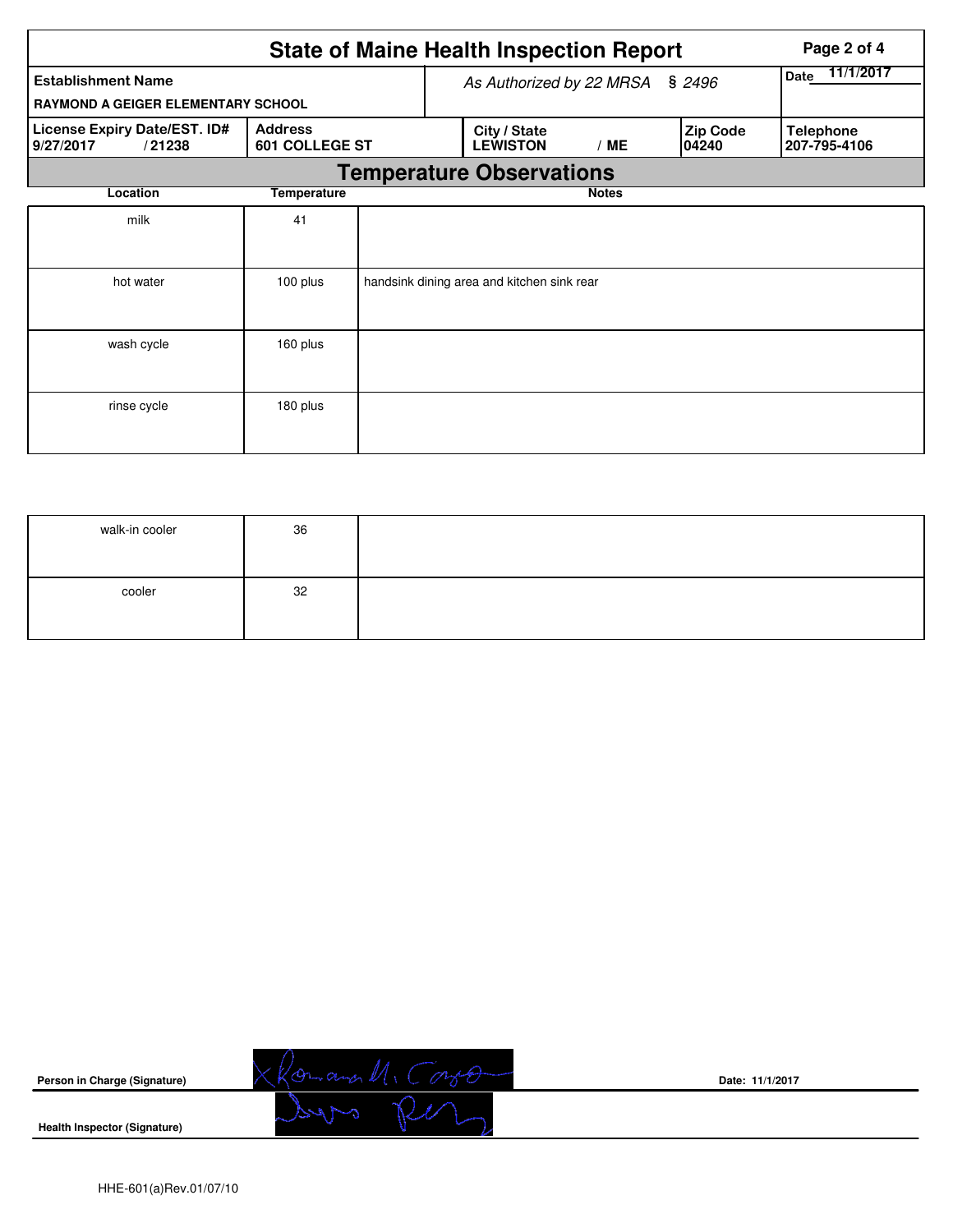|                                                                                                                                                    | Page 3 of 4                      |                                 |           |                          |  |  |  |  |
|----------------------------------------------------------------------------------------------------------------------------------------------------|----------------------------------|---------------------------------|-----------|--------------------------|--|--|--|--|
| <b>Establishment Name</b><br><b>RAYMOND A GEIGER ELEMENTARY SCHOOL</b>                                                                             | 11/1/2017<br>Date                |                                 |           |                          |  |  |  |  |
| License Expiry Date/EST. ID#<br>9/27/2017<br>/21238                                                                                                | <b>Address</b><br>601 COLLEGE ST | City / State<br><b>LEWISTON</b> | <b>ME</b> | <b>Zip Code</b><br>04240 |  |  |  |  |
| <b>Observations and Corrective Actions</b>                                                                                                         |                                  |                                 |           |                          |  |  |  |  |
| Violations cited in this report must be corrected within the time frames below, or as stated in sections<br>8-405.11 and 8-406.11 of the Food Code |                                  |                                 |           |                          |  |  |  |  |
| 8: 5-202.12: N: Hand washing facility not properly equipped/installed with hot water of at least 100 F.                                            |                                  |                                 |           |                          |  |  |  |  |

INSPECTOR NOTES: sensor not working properly very little water coming out repair or replace

53: 6-501.12: N: The physical facilities are not clean.

INSPECTOR NOTES: Clean floor drains-clean floors



**Date: 11/1/2017**